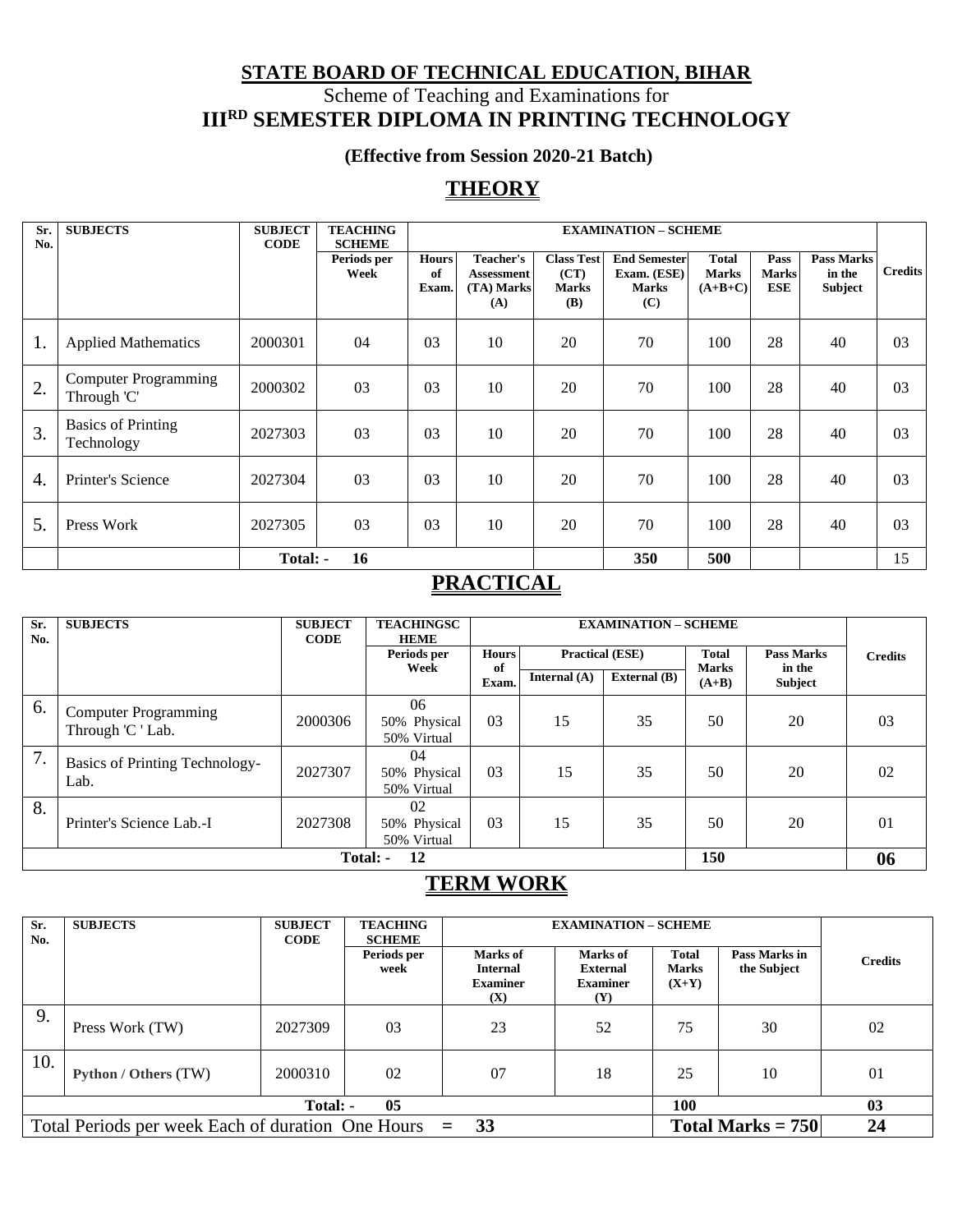# **APPLIED MATHEMATICS**

|            |                                                                                                                                                                                                                                                                                                                       |                                                                                                                                                                                                                                                 | <b>Theory</b>                  |                                                                                                                                                                                     |                                                                                                                                                                                                                                |                |     | <b>Credits</b> |
|------------|-----------------------------------------------------------------------------------------------------------------------------------------------------------------------------------------------------------------------------------------------------------------------------------------------------------------------|-------------------------------------------------------------------------------------------------------------------------------------------------------------------------------------------------------------------------------------------------|--------------------------------|-------------------------------------------------------------------------------------------------------------------------------------------------------------------------------------|--------------------------------------------------------------------------------------------------------------------------------------------------------------------------------------------------------------------------------|----------------|-----|----------------|
|            | <b>Subject Code</b>                                                                                                                                                                                                                                                                                                   |                                                                                                                                                                                                                                                 | <b>No. of Periods Per Week</b> |                                                                                                                                                                                     | <b>Full Marks</b>                                                                                                                                                                                                              | :              | 100 |                |
|            | 2000301                                                                                                                                                                                                                                                                                                               | L                                                                                                                                                                                                                                               | Т                              | P/S                                                                                                                                                                                 | <b>ESE</b>                                                                                                                                                                                                                     | $\ddot{\cdot}$ | 70  | 03             |
|            |                                                                                                                                                                                                                                                                                                                       | 04                                                                                                                                                                                                                                              |                                |                                                                                                                                                                                     | <b>TA</b>                                                                                                                                                                                                                      | $\ddot{\cdot}$ | 10  |                |
|            |                                                                                                                                                                                                                                                                                                                       |                                                                                                                                                                                                                                                 |                                |                                                                                                                                                                                     | CT                                                                                                                                                                                                                             | :              | 20  |                |
|            | <b>Hrs</b><br>Contents: Theory                                                                                                                                                                                                                                                                                        |                                                                                                                                                                                                                                                 |                                |                                                                                                                                                                                     |                                                                                                                                                                                                                                |                |     | <b>Marks</b>   |
| Unit-1     | Integration:<br>1.2 Rules of integration (Integrals of sum, difference, scalar multiplication).<br>1.3 Methods of Integration.<br>1.3.1<br>1.3.2<br>1.3.3<br>1.3.4<br>1.3.5<br>1.4 Definite Integration.<br>1.4.1<br>1.4.2<br>Applications of definite integrals.<br>1.5<br>1.5.1<br>1.5.2<br>1.5.3                   | Integration by substitution<br>Integration of rational functions.<br>Integration by partial fractions.<br>Integration by parts.<br>Definition of definite integral.<br>Area under the curve.<br>Area between two curves.<br>Mean and RMS values |                                | Integration by trigonometric transformation.<br>Properties of definite integral with simple problems.                                                                               | 1.1 Definition of integration as anti-derivative. Integration of standard function.                                                                                                                                            |                | 12  | 20             |
| Unit $-2$  | <b>Differential Equation</b><br>2.1<br>function containing single constant.<br>2.2<br>Applications of Differential equations.<br>2.3                                                                                                                                                                                  |                                                                                                                                                                                                                                                 |                                | Definition of differential equation, order and degree of<br>differential equation. Formation of differential equation for<br>Nonhomogeneous, Exact, Linear and Bernoulli equations. | Solution of differential equations of first order and first degree such as<br>variable separable type, reducible to Variable separable, Homogeneous,<br>2.3.1 Laws of voltage and current related to LC, RC, and LRC Circuits. |                | 10  | 15             |
| Unit - $3$ | Laplace Transform<br>3.1<br>Properties of Laplace transform such as Linearity, first shifting,<br>3.2<br>second shifting, multiplication by the division by t.<br>3.3<br>shifting. Method of partial fractions,<br>Convolution theorem.<br>3.4<br>Laplace transform of derivatives,<br>3.5<br>3.6<br>order equation). |                                                                                                                                                                                                                                                 |                                |                                                                                                                                                                                     | Definition of Laplace transform, Laplace transform of standard functions.<br>Inverse Laplace transforms. Properties-linearly first shifting, second<br>Solution of differential equation using Laplace transform (up to second |                | 08  | 14             |
| Unit - $4$ | <b>Fourier Series</b><br>4.1<br>Definition of Fourier series (Euler's formula).<br>4.2<br>$(0, 2l), (-l, l), (0, 2\pi), (-\pi, \pi)$<br>Series expansions of even and odd functions.<br>4.3<br>Half range series.<br>4.4                                                                                              |                                                                                                                                                                                                                                                 |                                | Series expansion of continuous functions in the intervals                                                                                                                           |                                                                                                                                                                                                                                |                | 08  | 07             |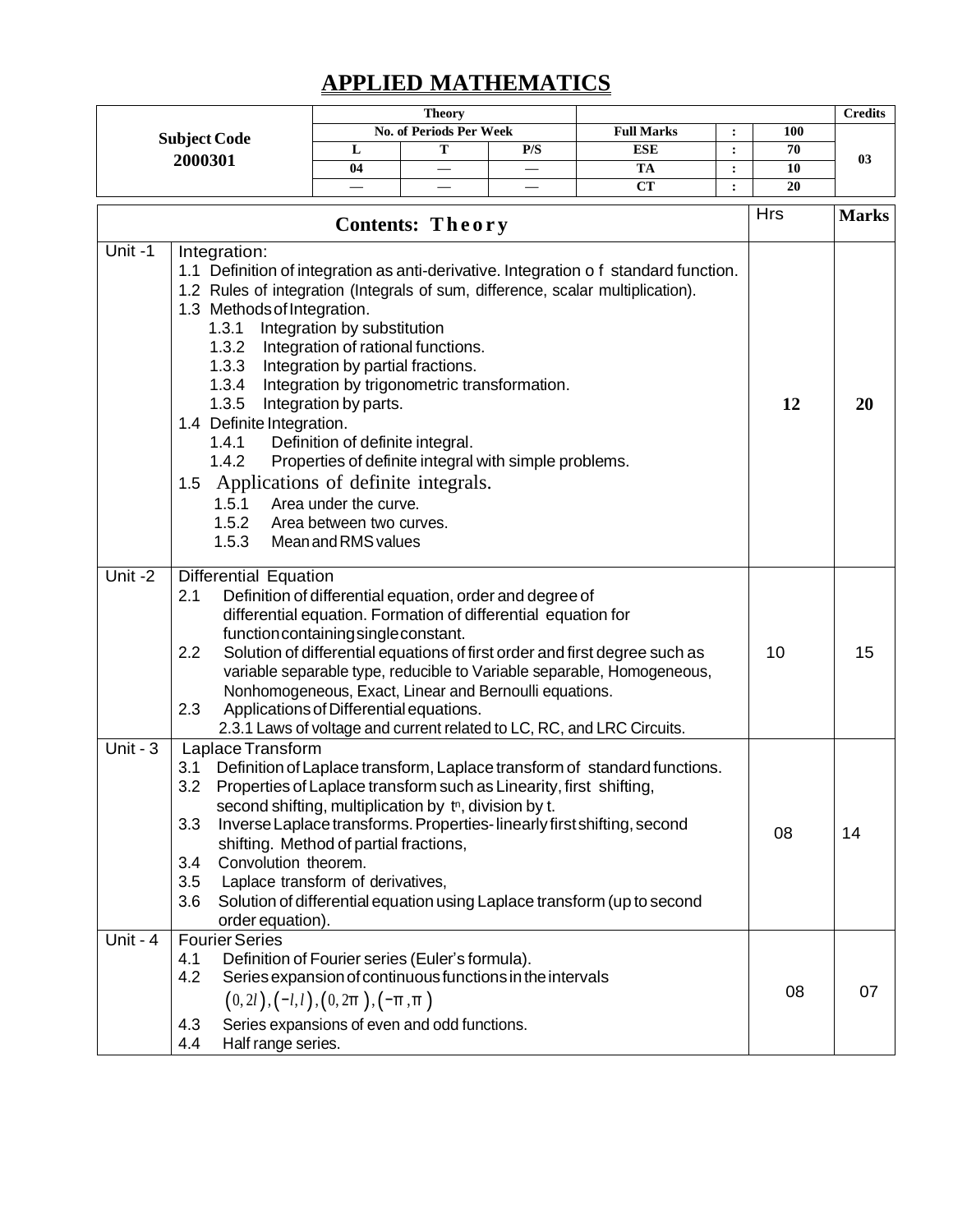| Unit - $5$ | <b>Numerical Methods</b>                                                                                                                                                                |    |    |
|------------|-----------------------------------------------------------------------------------------------------------------------------------------------------------------------------------------|----|----|
|            | Solution of algebraic equations<br>5.1                                                                                                                                                  |    |    |
|            | <b>Bisection</b><br>method. Regula-<br>falsi method.                                                                                                                                    | 05 | 07 |
|            | Newton - Raphson method.<br>Solution of simultaneous equations containing 2 and 3 unknowns<br>5.2<br>Gauss elimination method.<br>Iterative methods- Gauss seidel and Jacobi's methods. | 05 | 07 |
|            | Total                                                                                                                                                                                   | 48 | 70 |

Text/ReferenceBooks:

| Name of Authors                                                | Titles of the Book           | Name of the Publisher                             |
|----------------------------------------------------------------|------------------------------|---------------------------------------------------|
| Mathematics for polytechnic                                    | S. P. Deshpande              | Pune Vidyarthi Griha Prakashan, Pune              |
| Calculus: single variable                                      | Robert T. Smith              | Tata McGraw Hill                                  |
| Laplace Transform<br>Fourier series and boundary value         | Lipschutz                    | Schaum outline series.                            |
| problems<br>Higher Engineering Mathematics                     | <b>Brown</b><br>B. S. Grewal | Tata McGraw Hill<br>Khanna Publication, New Dehli |
| <b>Introductory Methods of Numerical</b><br>analysis           | S. S. Sastry                 | Prentice Hall Of India, New Dehli                 |
| Numerical methods for scientific &<br>engineering computations | M. K. Jain & others          | Wiley Eastern Publication.                        |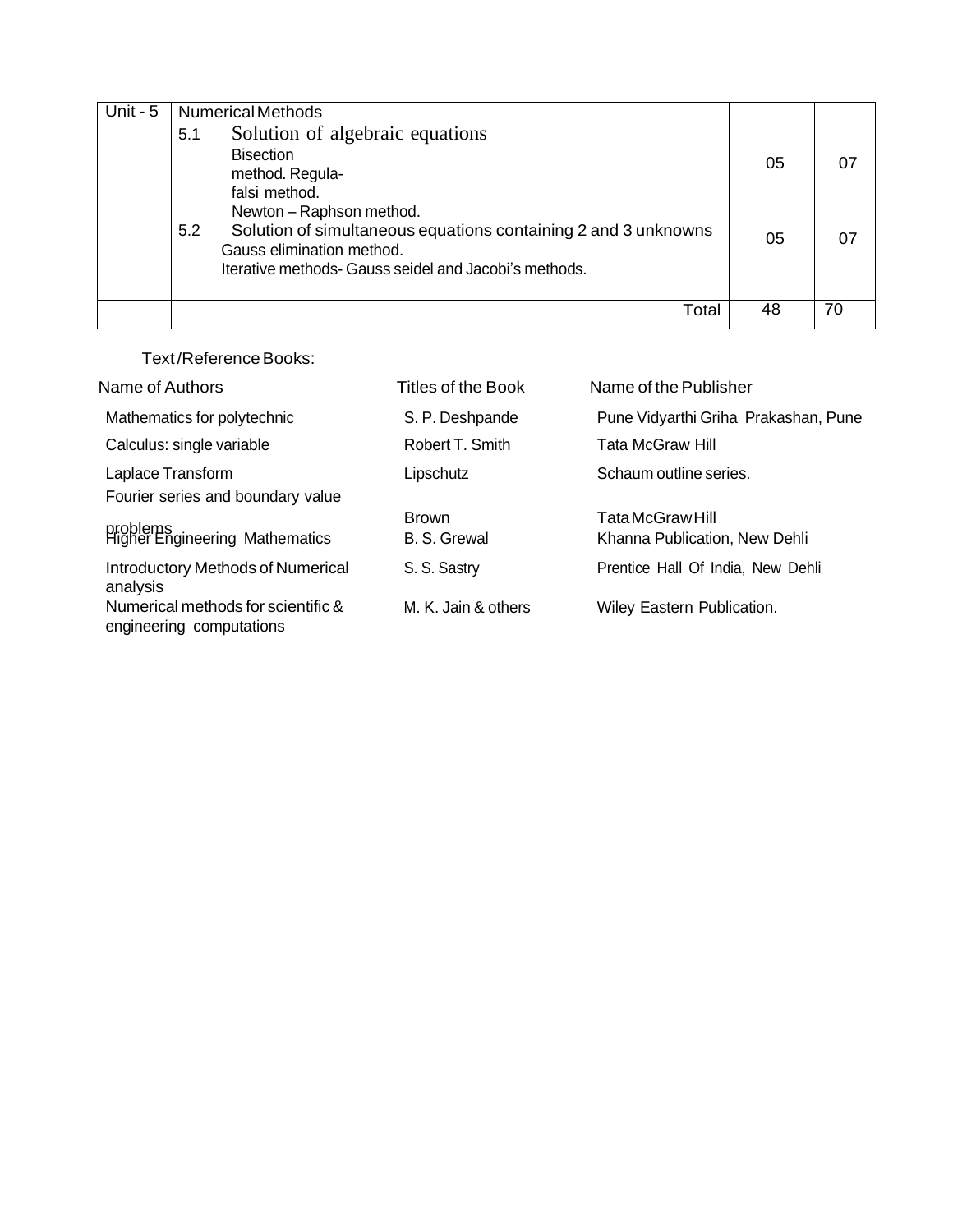# **COMPUTER PROGRAMMING THROUGH 'C'**

|                     | Theory                  | No of Period in one session: 50 |            |     | Credits |    |
|---------------------|-------------------------|---------------------------------|------------|-----|---------|----|
| <b>Subject Code</b> | No. of Periods Per Week | <b>Full Marks</b>               |            | 100 |         |    |
|                     |                         | P/S                             | <b>ESE</b> |     | 70      | 03 |
| 2000302             | 03                      |                                 | TA         |     | 10      |    |
|                     |                         |                                 |            |     | 20      |    |

### **Course Learning Objective:**

Computers play a vital role in present day life, more so, in the professional life of technician engineers. In order to enable the students, use the computers effectively in problem solving, this course offers the modern programming language C along with exposition to various engineering applications of computers.

### **Objective:**

The objectives of this course are to make the students able to:

- Develop efficient algorithms for solving a problem.
- Use the various constructs of a programming language viz. conditional, iteration and recursion.
- Implement the algorithms in "C" language.
- Use simple data structures like array, stacks and linked list solving problems.
- Handling File in "C".

|           | <b>Contents: Theory</b>                   | <b>Hrs</b> | <b>Marks</b> |
|-----------|-------------------------------------------|------------|--------------|
|           | <b>Introduction to computer software:</b> | $[03]$     |              |
|           | Classification of computer software.      |            |              |
|           | System software.                          |            |              |
|           | Application software.                     |            |              |
| Unit $-1$ | Programming languages.                    |            |              |
|           | Machine languages.                        |            |              |
|           | Assembly languages.                       |            |              |
|           | High level programming languages.         |            |              |
|           | Algorithms and flowchart.                 |            |              |
|           | <b>Fundamental of C languages.</b>        | $[08]$     |              |
|           | Introduction.                             |            |              |
|           | Background.                               |            |              |
|           | Characteristics of C.                     |            |              |
|           | Uses of C.                                |            |              |
|           | Structure of a C program.                 |            |              |
|           | Writing the first C program.              |            |              |
|           | Files used in a C program.                |            |              |
|           | Source code files.                        |            |              |
| Unit $-2$ | Header files.                             |            |              |
|           | Object files.                             |            |              |
|           | Binary executable files.                  |            |              |
|           | Compiling and Executing C programs.       |            |              |
|           | Using comments.                           |            |              |
|           | Characters used in C.                     |            |              |
|           | Identifier.                               |            |              |
|           | Keyword or Reserved words.                |            |              |
|           | Tokens.                                   |            |              |
|           | Constants.                                |            |              |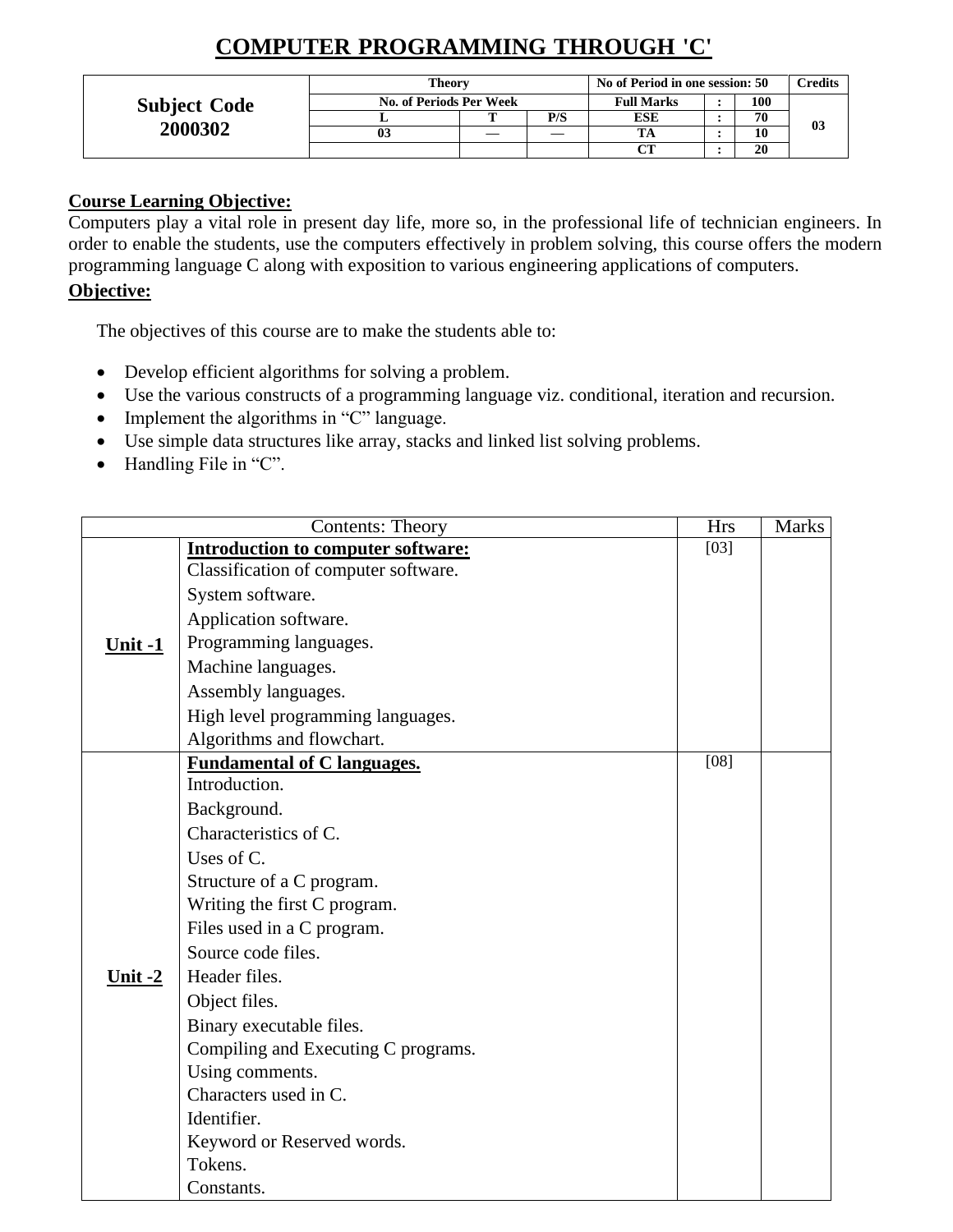|                      | Numeric constant.                                         |        |  |
|----------------------|-----------------------------------------------------------|--------|--|
|                      | String Character constant.                                |        |  |
|                      | Variables.                                                |        |  |
|                      | Variable Declaration.                                     |        |  |
|                      | Basic Data Types.                                         |        |  |
|                      | Additional Data types.                                    |        |  |
|                      | Operators and Expressions.                                |        |  |
|                      | Operator Precedence and Associativity.                    |        |  |
|                      | Type conversion and Type casting.                         |        |  |
|                      | Input/Output statements in C.                             |        |  |
|                      |                                                           |        |  |
|                      |                                                           |        |  |
|                      | <b>Decision Control and Looping Statements:</b>           |        |  |
|                      | Introduction to Decision control statements.              |        |  |
|                      | Conditional Branching statements.                         |        |  |
|                      | If statement.                                             |        |  |
|                      | If-else statement.                                        |        |  |
|                      | If-else-if statement.                                     |        |  |
|                      | Switch case.                                              |        |  |
|                      | Iterative statements.                                     |        |  |
| Unit $-3$            | While loop.                                               |        |  |
|                      | Do-while loop.                                            |        |  |
|                      | For loop.                                                 |        |  |
|                      | Nested loops.                                             |        |  |
|                      | Break and continue statements.                            |        |  |
|                      | Break statement.                                          |        |  |
|                      | Continue statement.                                       |        |  |
|                      | Goto statement.                                           |        |  |
|                      |                                                           | $[07]$ |  |
|                      | <b>Functions in 'C'.</b>                                  |        |  |
|                      | Uses of functions.                                        |        |  |
|                      | User defined functions.                                   |        |  |
|                      | <b>Function Declaration.</b>                              |        |  |
|                      | Calling a function.                                       |        |  |
|                      | Actual and formal Arguments.<br>Rules to call a function. |        |  |
|                      |                                                           |        |  |
|                      | Function propotype.<br>Recursion.                         |        |  |
| <u><b>Unit-4</b></u> |                                                           |        |  |
|                      | Use of Recursive function.                                |        |  |
|                      | Local or Internal variables.                              |        |  |
|                      | Global or External variables.                             |        |  |
|                      | Void function.                                            |        |  |
|                      | Storage classes in C.                                     |        |  |
|                      | Auto or Automatic Storage class.                          |        |  |
|                      | Static Storage class.                                     |        |  |
|                      | Extern Storage class.                                     |        |  |
|                      | Register Storage class.                                   |        |  |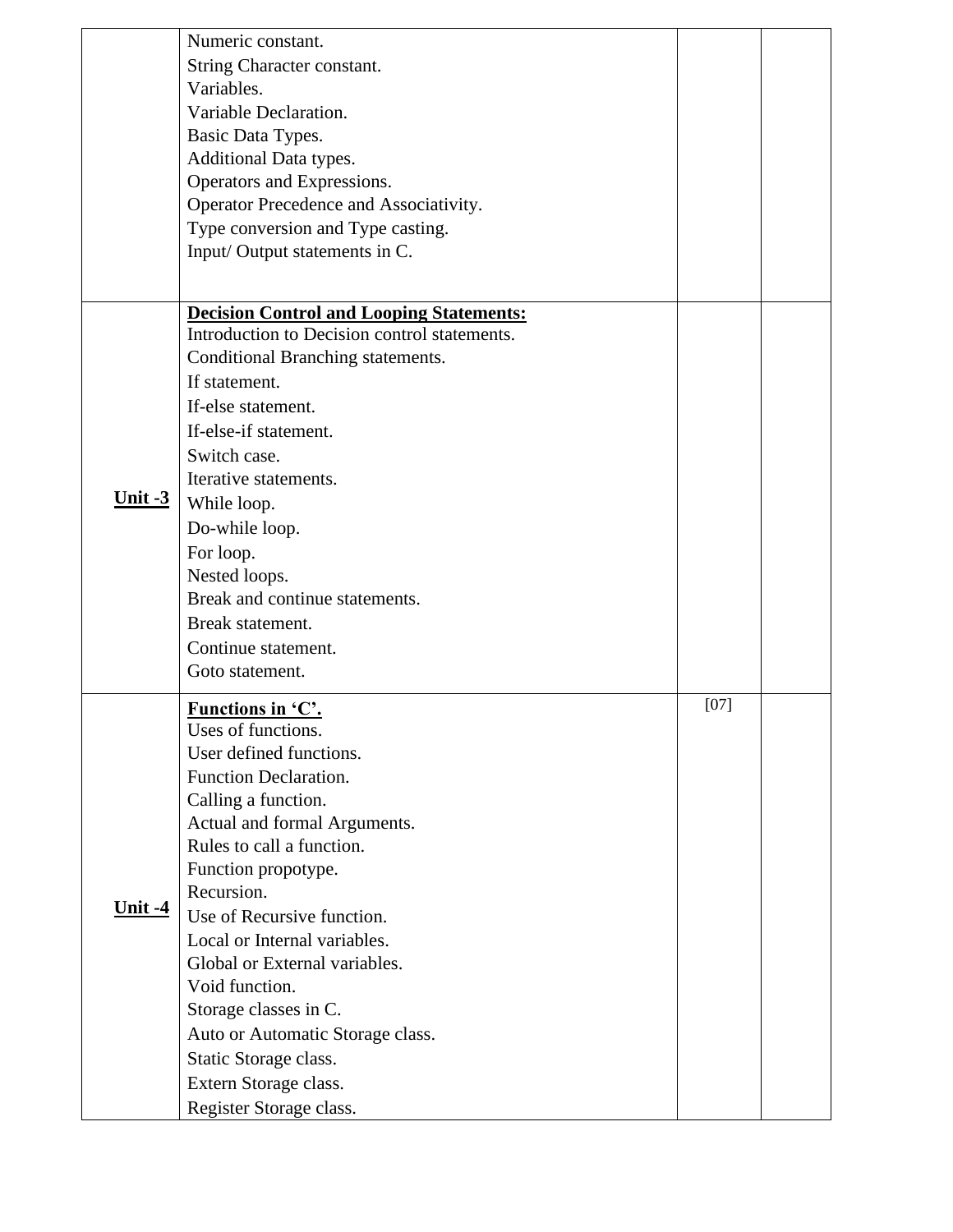|                       |                                                                      | $[07]$ |  |
|-----------------------|----------------------------------------------------------------------|--------|--|
|                       | Arrays.                                                              |        |  |
|                       | Introduction.                                                        |        |  |
|                       | Declaration of Arrays.<br>Accessing the Elements of an Array.        |        |  |
|                       | Calculating the address of Array elements.                           |        |  |
|                       | Calculating the length of an Array.                                  |        |  |
|                       | Storing values in Arrays.                                            |        |  |
|                       | Initializing Arrays during Declaration.                              |        |  |
|                       | Inputting values from the keyboard.                                  |        |  |
|                       | Assigning values to Individual Elements.                             |        |  |
| Unit $-5$             | Operations on Arrays.                                                |        |  |
|                       | Traversing an Array.                                                 |        |  |
|                       | Inserting an Element in an Array.                                    |        |  |
|                       | Deleting an Element from an Array.                                   |        |  |
|                       | Merging Two Arrays.                                                  |        |  |
|                       | Searching for a value in an Array.                                   |        |  |
|                       | Passing Arrays to functions.                                         |        |  |
|                       | Two dimensional Arrays.                                              |        |  |
|                       | Declaring Two-dimensional Arrays.                                    |        |  |
|                       | Initializing Two-dimensional Arrays.                                 |        |  |
|                       | Accessing the Elements of two dimensional Arrays.                    |        |  |
|                       | Operations on Two-dimensional Arrays.                                |        |  |
|                       | Pointers.                                                            | $[07]$ |  |
|                       | Understanding the Computer's Memory.                                 |        |  |
|                       | Introduction to pointers.                                            |        |  |
|                       | Declaring pointer variables.                                         |        |  |
|                       | Pointer Expressions and pointer Arithmetic.                          |        |  |
|                       | Null pointers.                                                       |        |  |
| <u><b>Unit -6</b></u> | Passing Arguments to function using pointer.<br>Pointers and Arrays. |        |  |
|                       | Passing an Array to a Function.                                      |        |  |
|                       | Dynamic Memory Allocation.                                           |        |  |
|                       | Malloc () function.                                                  |        |  |
|                       | Calloc () function.                                                  |        |  |
|                       | Realloc () function.                                                 |        |  |
|                       | Free () function.                                                    |        |  |
|                       | <b>Structures and Unions.</b>                                        | $[04]$ |  |
|                       | Structures.                                                          |        |  |
|                       | Structure variables and Arrays.                                      |        |  |
|                       | Initialization of structure variable and Array.                      |        |  |
| <u><b>Unit -7</b></u> | Dot $\left(\bullet\right)$ Operator.                                 |        |  |
|                       | Assigning value of a structure to Another structure.                 |        |  |
|                       | Structure within structures.                                         |        |  |
|                       | Site of () of a structure.                                           |        |  |
|                       | Unions.                                                              |        |  |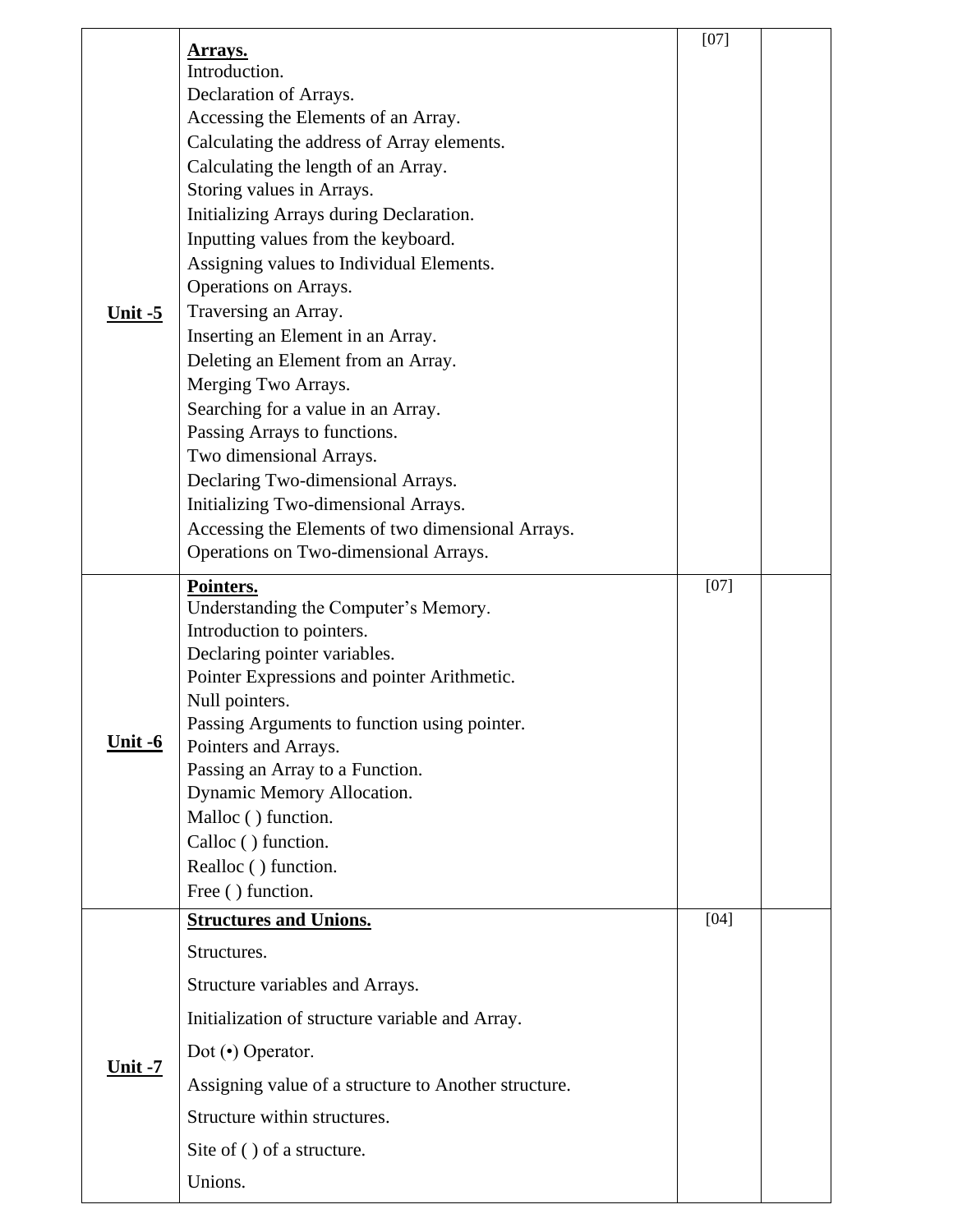Site of ( ) unions. Difference between a structure and an union. ➢ Enum Data Type. ➢ Typedef Declaration.

## **Text / Reference Books -**

Programming with C. Second Edition. Tata McGraw-Hill, 2000 - Byron Gottfried How to solve by Computer, Seventh Edition, 2001, Prentice hall R.G. Dromey of India. Programming with ANSI-C, First Edition, 1996, Tata McGraw E.Balaguruswami hill. Programming with ANSI & Turbo C. First Edition, Pearson A. Kamthane Education. Programming withC.FirstEdition, 1997,TaraMcGrawhill. Venugopla and Prasad The C Programming Language, Second Edition, 2001, Prentice -B.W. Kernighan & D.M. Ritchie Hall of India. Programming in C, Vikash Publishing House Pvt. Ltd., Jungpura, R. Subburaj New Delhi. Programming with CLanguage, Tara McGraw Hill, New Delhi. - C. Balagurswami Programming in C, Galgotia Publications Pvt. Ltd. Dariyaganj,- Kris A.Jamsa New Delhi. The Art of C Programming, Narosa Publishing House, New-Jones, Robin & Stewart Delhi. Problem Solving and Programming. Prentice Hall International. - A.C. Kenneth Cmade easy, McGraw Hill Book Company, 1987. - H. Schildt Software Engineering, McGraw Hill, 1992. - R.S. Pressman Pointers in C, BPB publication, New Delhi. - Yashwant Kanetka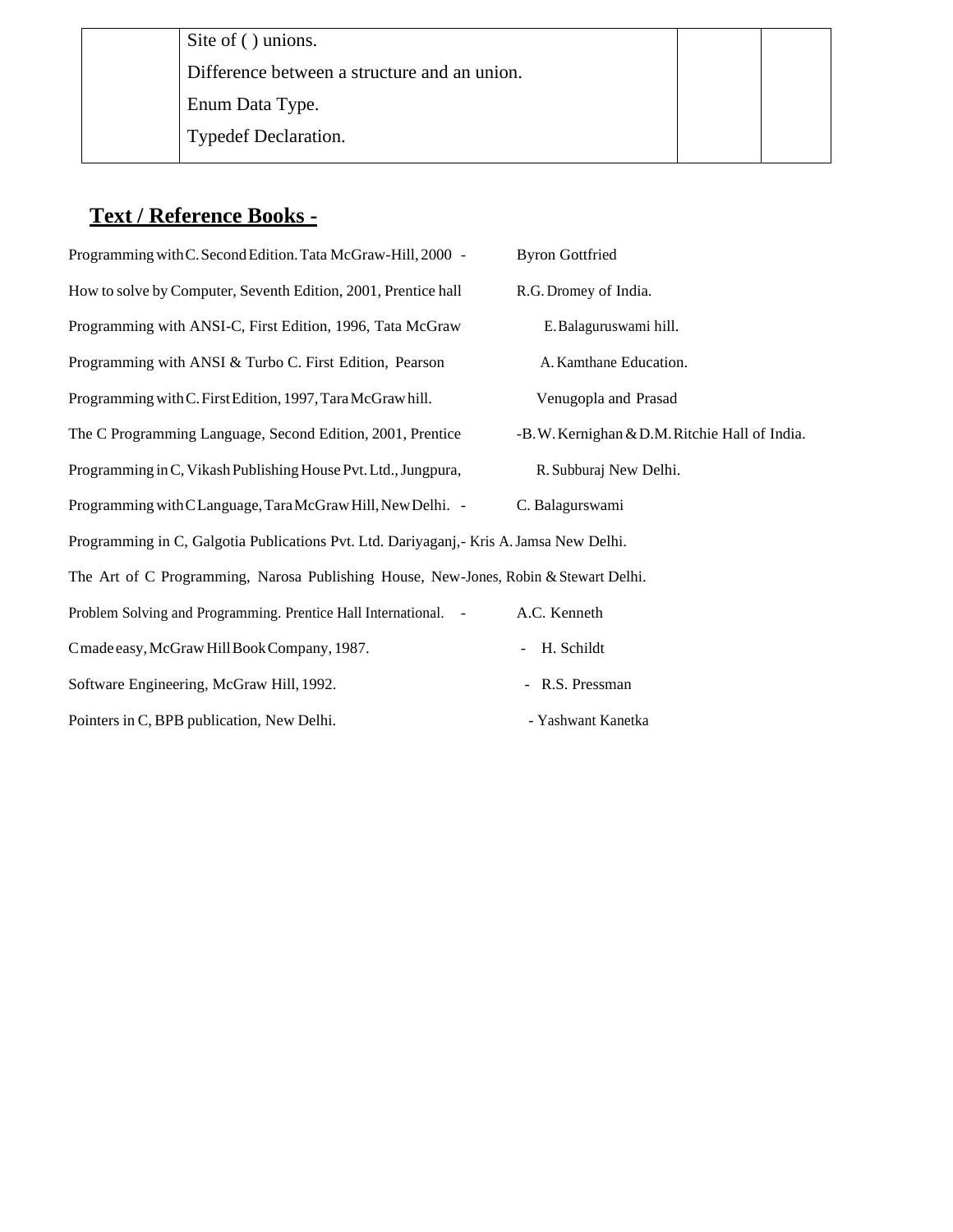# **BASICS OF PRINTING TECHNOLOGY**

|                     | <b>Theory</b> | No of Period in one session: 50 |     | Credits           |     |    |
|---------------------|---------------|---------------------------------|-----|-------------------|-----|----|
| <b>Subject Code</b> |               | No. of Periods Per Week         |     | <b>Full Marks</b> | 100 |    |
|                     |               |                                 | P/S | <b>ESE</b>        | 70  |    |
| 2027303             | 03            |                                 |     |                   | 10  | 03 |
|                     |               |                                 |     |                   | 20  |    |

### **Objective**

This subject deals with the basic knowledge in Printing that will given the students to understand the detailed study of the trade in further studies.

| Sl.No.        | Topics                                     | Period |
|---------------|--------------------------------------------|--------|
| 1.            | <b>Introduction to Printing Technology</b> | (08)   |
| 2.            | <b>Introduction to Printing Inks</b>       | (07)   |
| 3.            | <b>Introduction to Printing Subtracts</b>  | (07)   |
| 4.            | <b>Introduction to Printing Plates</b>     | (07    |
| 5.            | <b>Introduction to Printing Design</b>     | (07)   |
| 6.            | <b>Education in Printing Technology</b>    | (07)   |
| $\mathcal{L}$ | <b>Careers in Printing Technology</b>      | (07    |

|           | Contents: Theory                                                                                                                                                                                                                                                                                                | <b>Hrs</b> | <b>Marks</b> |
|-----------|-----------------------------------------------------------------------------------------------------------------------------------------------------------------------------------------------------------------------------------------------------------------------------------------------------------------|------------|--------------|
| Unit-1    | <b>Introduction to Printing Technology</b><br>: Definition of Printing<br>1.1<br>: Scope of Printing Technology in modern day world.<br>1.2                                                                                                                                                                     | (08)       |              |
| Unit $-2$ | Introduction to Printing Inks<br>: Its role in Printing<br>2.1<br>: Types of Printing Inks<br>2.2<br>: Drying Processes of Printing inks.<br>2.3                                                                                                                                                                | (07)       |              |
| Unit -3   | <b>Introduction to Printing Substracts</b><br>: Printing Paper<br>3.1<br>: Plastics<br>3.2<br>: Aluminium foil<br>3.3                                                                                                                                                                                           | (07)       |              |
| Unit -4   | <b>Introduction to Printing Plates</b><br>: Suitability of Nature of plate as per Printing Process.<br>4.1<br>4.2<br>: Different Printing plates used today                                                                                                                                                     | (07)       |              |
| Unit-5    | <b>Introduction to Printing Design</b><br>: Role of Design on Printing Products<br>5.1<br>: Originals used in Printing<br>5.2                                                                                                                                                                                   | (07)       |              |
| Unit -6   | <b>Education in Printing Technology</b><br>: Certificate Level courses in Printing Technology imparted in I.T.I's<br>6.1<br>: Diploma level courses available in polytechnic's<br>6.2<br>: Degree level courses in Colleges & Universities<br>6.3                                                               | (07)       |              |
| Unit -7   | <b>Careers in Printing Technology</b><br>: Careers in operating of Printing Machines & equipment's.<br>7.1<br>: Supervisory level career. In Printing houses, Publishing houses, advertising<br>7.2<br>agencies & a lot more<br>7.3<br>: Management & top-level management careers in Printing & allied Trades. | (07)       |              |
|           | Total                                                                                                                                                                                                                                                                                                           | 50         |              |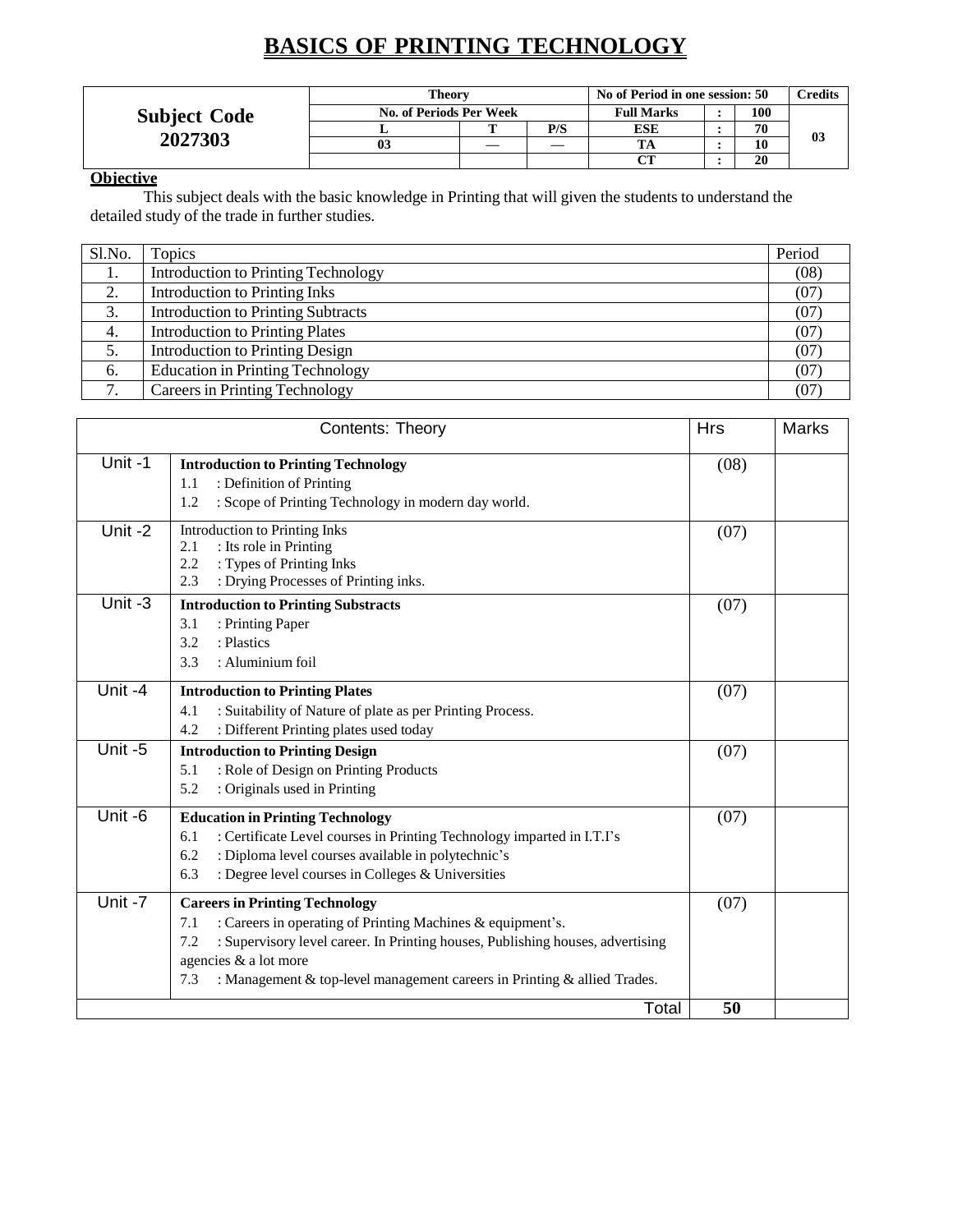# **PRINTER'S SCIENCE**

|                     | Theory |                         |     | No of Period in one session: 60 |  |     | Credits |
|---------------------|--------|-------------------------|-----|---------------------------------|--|-----|---------|
| <b>Subject Code</b> |        | No. of Periods Per Week |     | <b>Full Marks</b>               |  | 100 |         |
|                     |        |                         | P/S | <b>ESE</b>                      |  | 70  |         |
| 2027304             | 03     |                         |     |                                 |  | 10  | 03      |
|                     |        |                         |     | CТ                              |  | 20  |         |

#### **Rationale & Objective:**

The student will learn the scientific approach to the different printing materials. They will also learn about the testing of material for quality control. The subject will make the students to learn about the chemical reactions involved in various

stages of Reproduction Photography, Surface Preparation,

| Presswork etc. Sl. No. Topics. Periods<br>Materials used for Image Carriers | (10)     |
|-----------------------------------------------------------------------------|----------|
| 02 Photographic Materials.                                                  | (10)     |
| 03 Polymers                                                                 | (10)     |
| 04 Colloids                                                                 | (10)     |
| 05 Substrates.                                                              | (10)     |
| 06 PH                                                                       | (10)     |
|                                                                             | Total 60 |

|         | Hrs             | <b>Marks</b>                                                               |    |  |
|---------|-----------------|----------------------------------------------------------------------------|----|--|
| Unit-1  |                 | <b>MATERIAL USED FOR IMAGE CARRIERS</b>                                    | 10 |  |
|         | 1.1             | Relief process, Type metal alloys, original plates; Zinc & Copper for      |    |  |
|         |                 | Blocks, Photopolymer plates, Duplicate plates; Stereo and Electro.         |    |  |
|         | 1.2             | Planography: Zinc, aluminium, anodized aluminium, bi-metallic and tri-     |    |  |
|         |                 | metallic plates, presensitised plates, photopolymer plates.                |    |  |
|         | 01.03.          | Intagllo: Metals used for gravure cylinders and plating.                   |    |  |
|         | 01.04           | Materials used for other processes, e.g., Flexography, Screen, Dry offset. |    |  |
| Unit-2  |                 | PHOTOGRAPHICMATERIALS:                                                     | 10 |  |
|         | 2.1             | Basic Ingredients of emulsion and their functions.                         |    |  |
|         | 2.2             | Emulsion process, control of sensitometric qualities and sensitometric     |    |  |
|         |                 | properties, emulsion structure.                                            |    |  |
|         | 2.3             | Developer's constituents and their functions.                              |    |  |
|         | 2.4             | Chemicals for after -treatment.                                            |    |  |
|         | 2.5             | Introduction to non-silver material.                                       |    |  |
| Unit-3  |                 | <b>POLYMERS:</b>                                                           | 10 |  |
|         | 3.1             | Monomers and Polymers.                                                     |    |  |
|         | 3.2             | Homopolymers and Copolymers.                                               |    |  |
|         | 3.3             | Types of polymerization reactions: Addition polymerization                 |    |  |
|         |                 | and condensation polymerization.                                           |    |  |
|         | 3.4             | Types of polymers: Plastics, Rubber and Fibres.                            |    |  |
|         | 3.5             | Composition and characteristic properties of the polymers printing Ink     |    |  |
|         |                 | resin and vehicles, adhesives, film base, cellulose and gelatin.           |    |  |
| Unit -4 | <b>COLLOIDS</b> |                                                                            | 10 |  |
|         | 4.1             | Characteristics.                                                           |    |  |
|         | 4.2             | Methods of preparation and properties.                                     |    |  |
|         |                 | Application in printing industry.                                          |    |  |
| Unit-5  |                 | <b>SUBSTRATES:</b>                                                         | 10 |  |
|         | 5.1             | Fibrous and non-fibrous raw materials used in paper and                    |    |  |
|         |                 | board manufacture.                                                         |    |  |
|         | 5.2             | Surface treatment related to ultimate use.                                 |    |  |
|         | 5.3             | Varieties<br>of<br>and<br>boards:<br>Characteristics,<br>papers            |    |  |
|         |                 | Classifications, identification selection of choice for different          |    |  |
|         |                 | classes of print jobs and printing processes.                              |    |  |
|         | 5.4             | Other substrates: Metal foil, plastic, cellophane, etc.                    |    |  |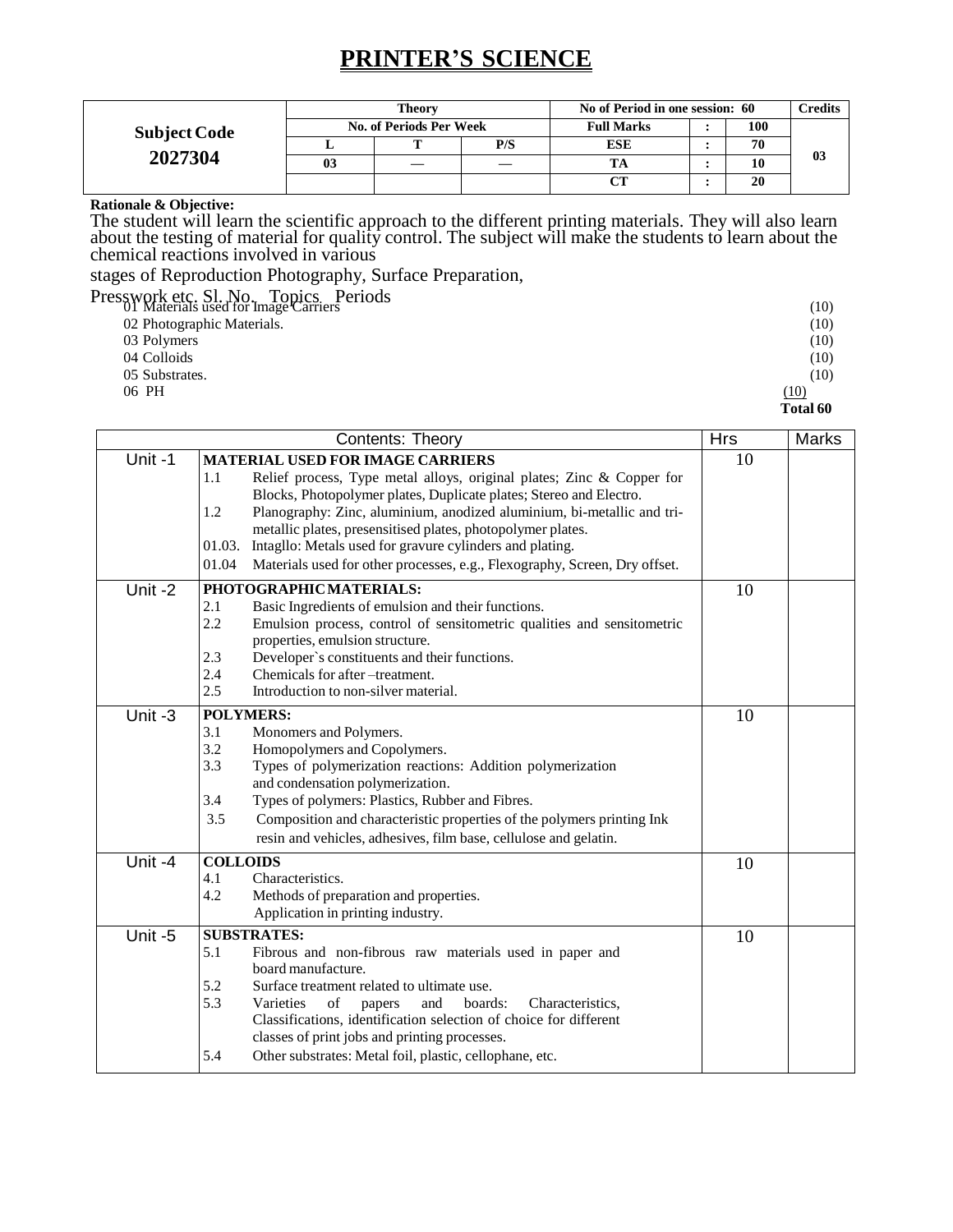| Unit -6 | pH  |                                                                                                                                                             |    |  |
|---------|-----|-------------------------------------------------------------------------------------------------------------------------------------------------------------|----|--|
|         | 6.1 | PH Scale, range of acidity and alkalinity                                                                                                                   |    |  |
|         | 6.2 | PH of fountain Solutions, optimum range required, problems<br>encountered when PH is higher or lower than the optimum range.                                |    |  |
|         | 6.3 | Optimum PH of printing inks, problem encountered when pH is higher<br>or lower than the optimum range.                                                      |    |  |
|         | 6.4 | PH of paper, problems encountered when pH is higher or lower than<br>the optimum range.                                                                     |    |  |
|         | 6.5 | PH of adhesives used in laminating printed materials, optimum value<br>required, problems encountered when PH is higher or lower than the<br>optimum value. |    |  |
|         |     | <b>Total</b>                                                                                                                                                | 50 |  |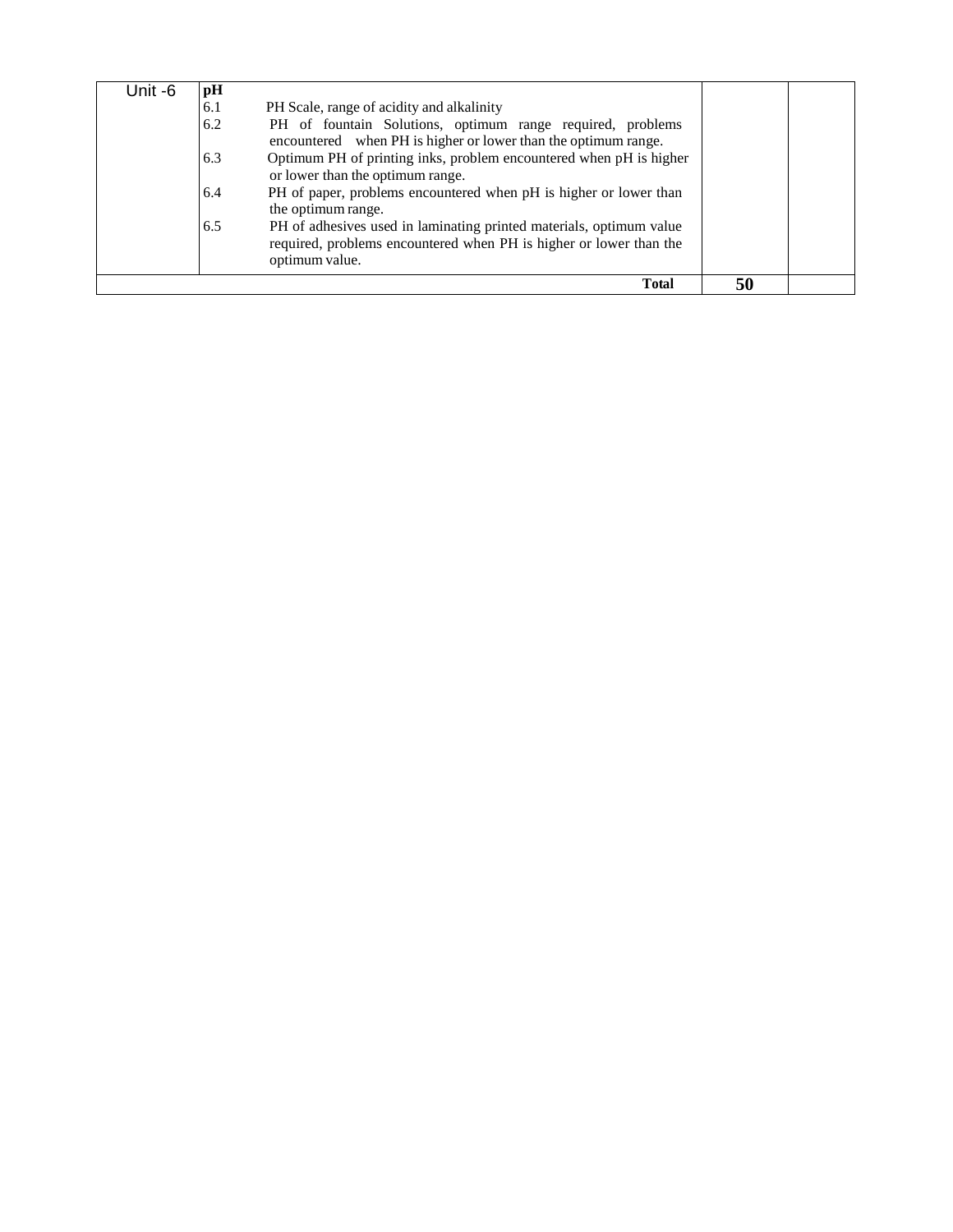# PRESS WORK

| <b>Subject Code</b> | Theory                         |   |     | No of Period in one session: 50 |  |     | <b>Tredits</b> |
|---------------------|--------------------------------|---|-----|---------------------------------|--|-----|----------------|
|                     | <b>No. of Periods Per Week</b> |   |     | <b>Full Marks</b>               |  | 100 |                |
|                     |                                | m | P/S | <b>ESE</b>                      |  | 70  |                |
| 2027305             | 03                             |   |     |                                 |  | 10  | 03             |
|                     |                                |   |     | CТ                              |  | 20  |                |

#### **Rationale & Objective:**

This subject deals with the Printing Techniques, Relief printing process, Planographic Printing Process and Silk Screen. Intaglio Printing; Knowledge of this subject is very essential for diploma Holder.

| S.No. | <b>Topics</b>                | Period   |
|-------|------------------------------|----------|
| 01    | Relief Printing.             | (10)     |
| 02    | <b>Planographic Printing</b> | (10)     |
| 03    | Secreen Printing             | (10)     |
| 04    | Intaglio Printing            | (10)     |
| 05    | Flexography Printing         | (10)     |
|       |                              | Total 50 |

|         | Contents: Theory                                                                                                                                                                                                                                                                                                                                                                                                                                          | <b>Hrs</b> | <b>Marks</b> |
|---------|-----------------------------------------------------------------------------------------------------------------------------------------------------------------------------------------------------------------------------------------------------------------------------------------------------------------------------------------------------------------------------------------------------------------------------------------------------------|------------|--------------|
| Unit-1  | <b>RELIEF PRINTING:</b><br>1.1<br>Letter press planten machine, kinds-purpose sizes of machine,<br>Different kinds of inking systems- Makeready systems.<br>Letterpress cylinder machine single revolution, perfecting machine<br>1.2<br>sizes-speeds-suitability, inking systems, make ready, Feeding and<br>delivery systems.<br>Web-fed printing machine and their characteristics.<br>01.03.                                                          | $[10]$     |              |
| Unit-2  | PLANOGRAPHICPRINTING:<br>2.1<br>Offset machine (sheet-fed), kinds of presses-sizes-speeds suitability,<br>single, two and multi-colour and perfecting machine.<br>2.2<br>Different Kinds of feeding system and its control (ramp controls)<br>2.3<br>Plate cylinder, Blanket cylinder, impression cylinder. Packing of these<br>cylinder-their purposes.<br>Inking systems-Dempening Systems-drying system-different kinds of<br>2.4<br>delivery systems. | $[10]$     |              |
| Unit -3 | <b>SCREEN PRINTING:</b><br>03.01<br>Screen printing machine and printing tables, its flatbod machine their<br>accessories-suitability.                                                                                                                                                                                                                                                                                                                    | $[10]$     |              |
| Unit-4  | <b>INTAGLIO PRINTING</b><br>Intaglio: sheet fed machine kinds-sizes and suitability.<br>04.01                                                                                                                                                                                                                                                                                                                                                             | [10]       |              |
| Unit -5 | <b>FLAXOGRAPHY PRINTING</b><br>5.1<br>Flexography-sheet fed machine, web fed, kinds-sizes and suitability.<br>5.2<br>Features, classification of various presses.<br>5.3<br>Various unwinding and rewinding units, printing units.                                                                                                                                                                                                                        | [10]       |              |
|         | Total                                                                                                                                                                                                                                                                                                                                                                                                                                                     | 50         |              |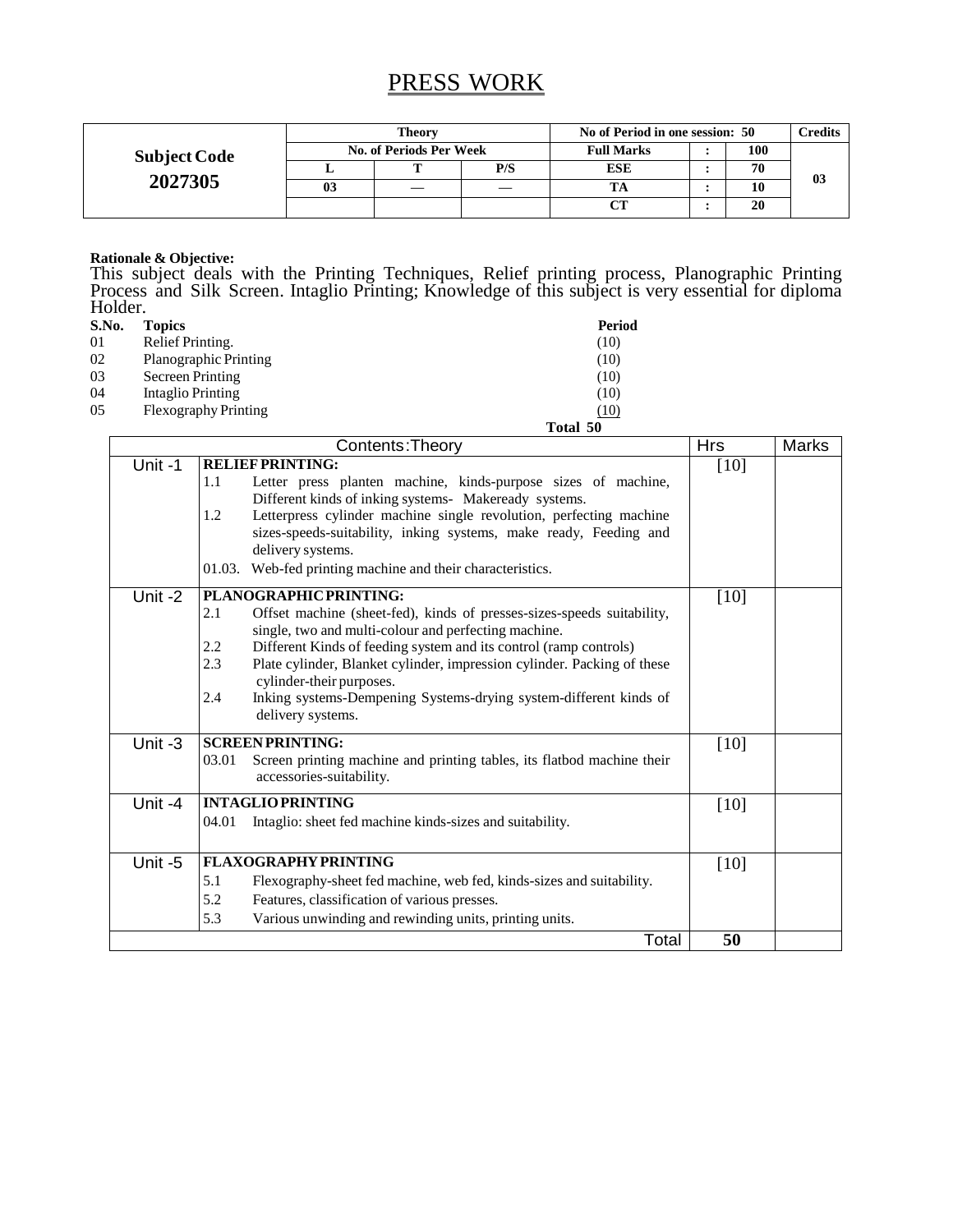|                     | Practical                      |  |     | No. of Period in one session: 84 |  | <b>Credits</b> |    |
|---------------------|--------------------------------|--|-----|----------------------------------|--|----------------|----|
| <b>Subject Code</b> | <b>No. of Periods Per Week</b> |  |     | <b>Full Marks</b>                |  | 50             |    |
| 2000306             |                                |  | P/S | <b>ESE</b>                       |  | 50             |    |
|                     |                                |  | 06  | <b>Internal</b>                  |  |                | 03 |
|                     |                                |  |     | External                         |  | 35             |    |

## **COMPUTER PROGRAMMING THROUGH 'C' LAB**

### **Course Learning Objectives:**

This Lab course is intended to practice what is taught in theory class of 'Computer Programming' and become proficient in computer programming. Computer programming is all about regular practice. Students should work on solved and unsolved problems listed in the text books, and the problems given by the teacher. Some of the topics that should necessary be covered in lab are listed below.

### **Course outcomes:**

Student should be able to write code snippets, and then compile, debug and execute them.

|            | <b>Content: Practical</b>                                                | <b>Hrs</b> | <b>Marks</b> |
|------------|--------------------------------------------------------------------------|------------|--------------|
|            |                                                                          |            |              |
| $Unit - 1$ | Familiarization with programming environment (Editor,<br>Compiler, etc.) |            |              |
| Unit $-2$  | Programs using, I/O statements and various operators                     |            |              |
| Unit $-3$  | Programs using expression evaluation and precedence                      |            |              |
| Unit $-4$  | Programs using decision making statements and branching<br>statements    |            |              |
| Unit $-5$  | Programs using loop statements                                           |            |              |
| Unit $-6$  | Programs to demonstrate applications of n dimensional arrays             |            |              |
| Unit $-7$  | Programs to demonstrate use of string manipulation functions             |            |              |
| Unit $-8$  | Programs to demonstrate parameter passing mechanism                      |            |              |
| Unit $-9$  | Programs to demonstrate recursion                                        |            |              |
| Unit $-10$ | Programs to demonstrate use of pointers                                  |            |              |
| Unit $-11$ | Programs to demonstrate command line arguments                           |            |              |
| Unit $-12$ | Programs to demonstrate dynamic memory allocation                        |            |              |
| Unit $-13$ | Programs to demonstrate file operations                                  |            |              |

The language of choice will be C. This is a skill course. More you practice, better it will be.

### **Reference Books:**

- 1. Let Us C, Yashavant Kanetkar
- 2. Problem Solving and Programming in C, R.S. Salaria, Khanna Publishing House
- 3. C Programming Absolute Beginner's Guide, Dean Miller and Greg Perry
- 4. The C Programming Language, Kernighan and Ritchie, Prentice Hall of India
- 5. Programming in ANSI C, E. Balagurusamy, Tata McGraw-Hill
- 6. C Programming & Data Structures, B. A. Fouruzan and R. F. Gilberg, CENGAGE Learning.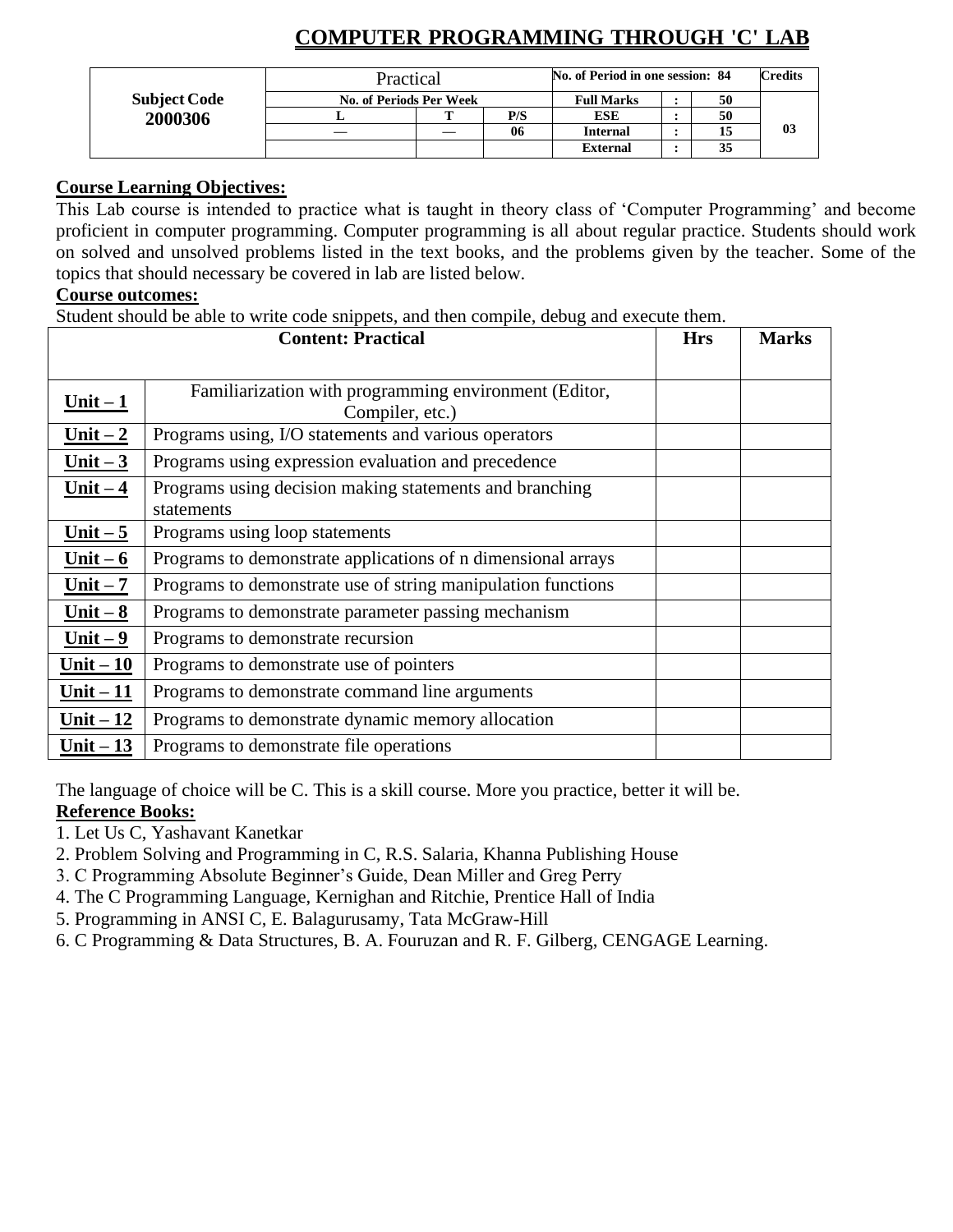# **BASICS OF PRINTING TECHNOLOGY LAB**

|                                | <b>Practical</b>        | No. of Period in one session: |                 |    | <b>Credits</b> |    |
|--------------------------------|-------------------------|-------------------------------|-----------------|----|----------------|----|
| <b>Subject Code</b><br>2027307 | No. of Periods Per Week | <b>Full Marks</b>             |                 | 50 |                |    |
|                                |                         | P/S                           | ESE             |    | 50             |    |
|                                |                         | 04                            | <b>Internal</b> |    |                | 02 |
|                                |                         |                               | <b>External</b> |    | 35             |    |

|        | <b>Contents: Practical</b>                                          | <b>Hrs</b> | Marks |
|--------|---------------------------------------------------------------------|------------|-------|
| Unit-1 | Introduction to Primary & Secondary Colours-Lab demonstration       |            |       |
| Unit-2 | Mixing of Primary Colours to get a secondary Colour.                |            |       |
| Unit-3 | Practical demonstration of different thicknesses of papers & bonds. |            |       |
| Unit-4 | Making designs of different Printing Products.                      |            |       |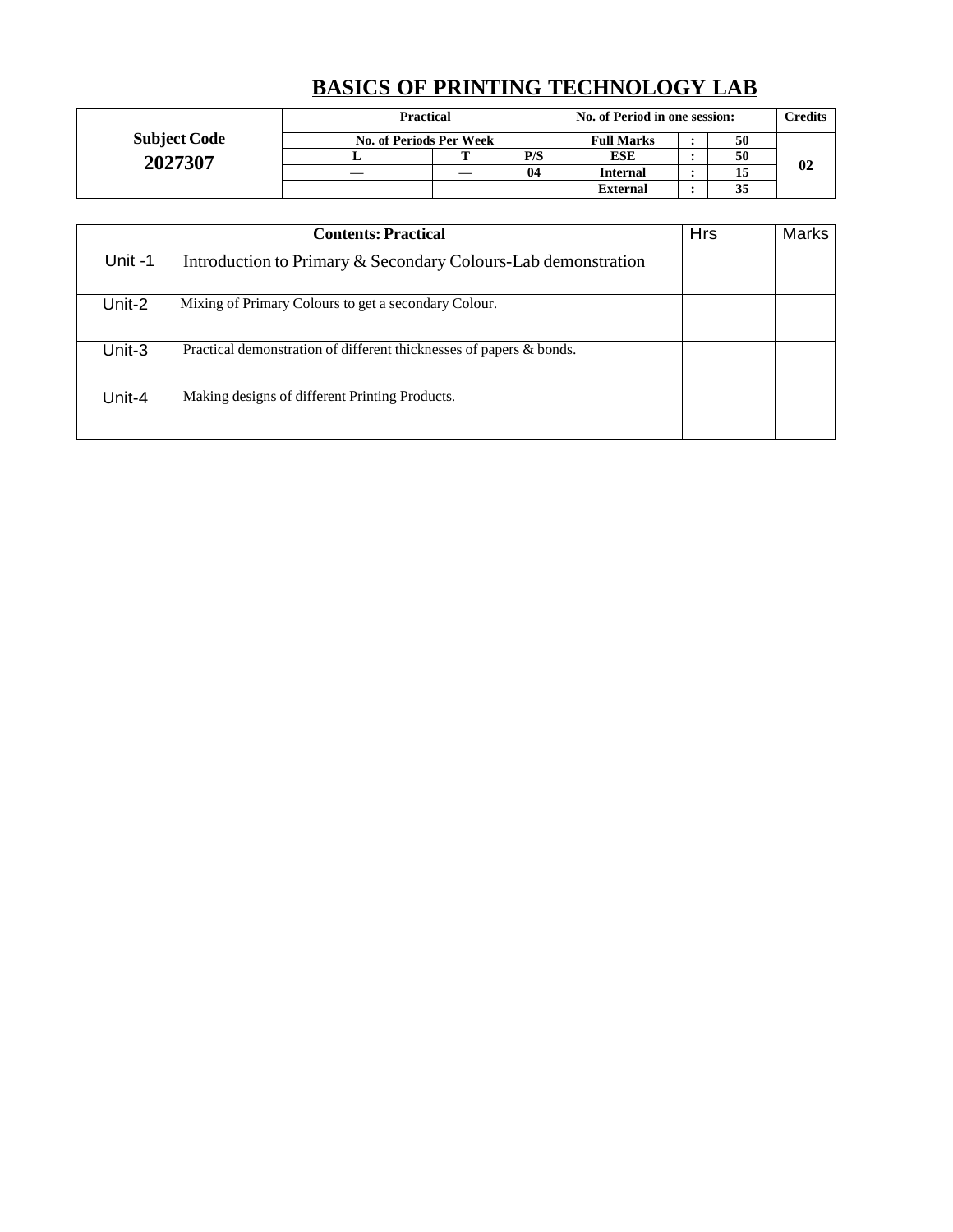## **PRINTER'S SCIENCE LAB - I**

| <b>Subject Code</b><br>2027308 | <b>Practical</b>        |  |     | No of Period in one session: |  |    | Credits |
|--------------------------------|-------------------------|--|-----|------------------------------|--|----|---------|
|                                | No. of Periods Per Week |  |     | <b>Full Marks</b>            |  | 50 |         |
|                                |                         |  | P/S | <b>ESE</b>                   |  | 50 | 01      |
|                                |                         |  | 02  | Internal                     |  | 15 |         |
|                                |                         |  |     | <b>External</b>              |  | 35 |         |

|         | Contents: Practical                              | <b>Hrs</b> | <b>Marks</b> |
|---------|--------------------------------------------------|------------|--------------|
| Unit -1 | Mass, Ink Tests, tone and under tone tests.      |            |              |
| Unit -2 | Opacity test                                     |            |              |
| Unit -3 | Drying and Bleeding tests.                       |            |              |
| Unit -4 | Emulsification tests.                            |            |              |
| Unit -5 | Test for end use requirements of Ink and Papers. |            |              |
| Unit -6 | PH meter & Desito meter application.             |            |              |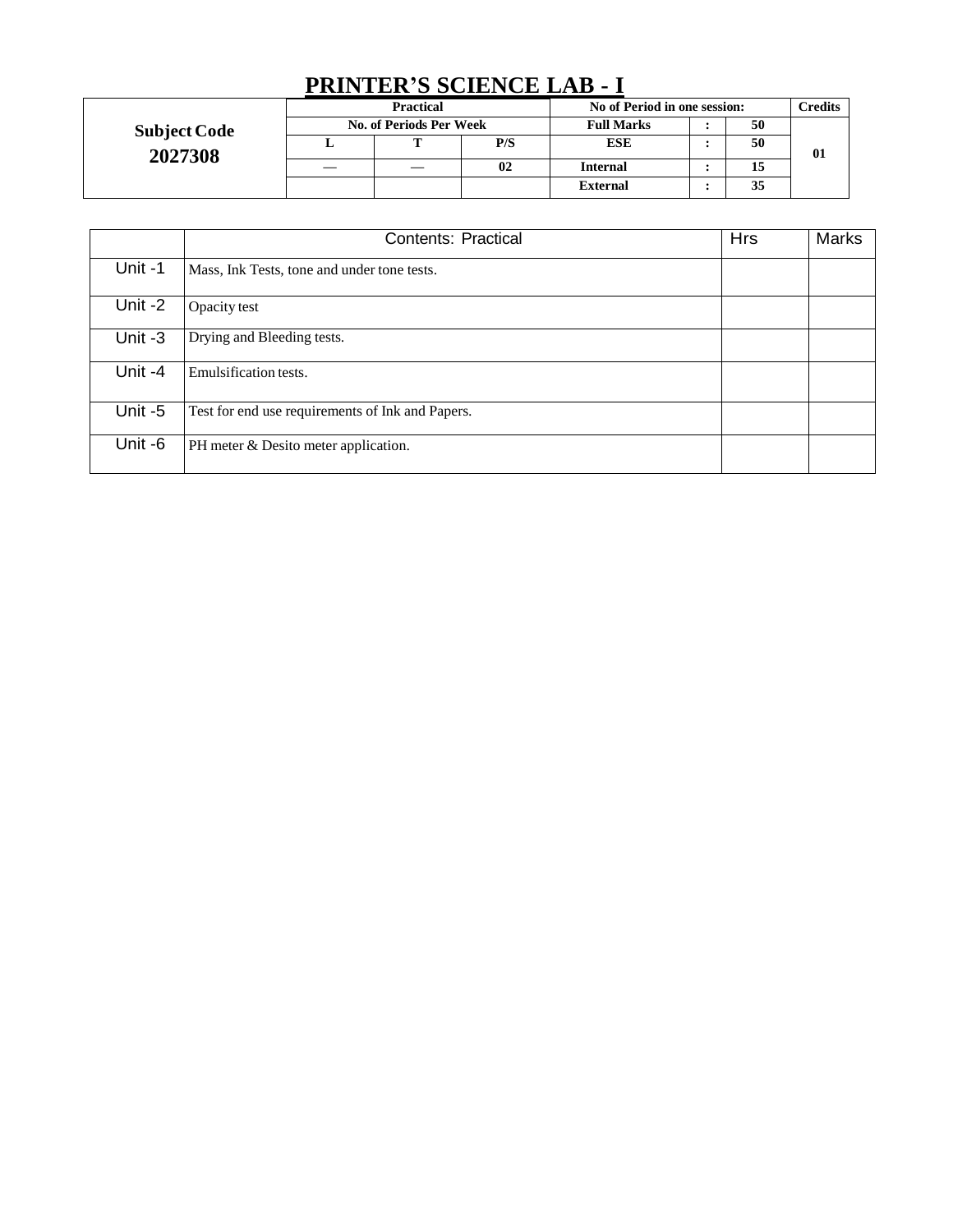## **PRESS WORK -TW**

|                     | <b>Term Work</b>               |  |     | No of Period in one session: |  |    | <b>Credits</b> |
|---------------------|--------------------------------|--|-----|------------------------------|--|----|----------------|
| <b>Subject Code</b> | <b>No. of Periods Per Week</b> |  |     | <b>Full Marks</b>            |  | 75 |                |
| 2027309             | ᅩ                              |  | P/S | <b>Internal</b>              |  | 23 | 02             |
|                     |                                |  | 03  | <b>External</b>              |  | 52 |                |

### **Sl.No. Topics**

1 Letter Press.

2 Offset

|         | <b>Contents: Term Work</b>                                                                                                                                                                                                                                                                                                        | <b>Hrs</b> | Marks |
|---------|-----------------------------------------------------------------------------------------------------------------------------------------------------------------------------------------------------------------------------------------------------------------------------------------------------------------------------------|------------|-------|
| Unit-1  | <b>LETTER PRESS:</b>                                                                                                                                                                                                                                                                                                              |            |       |
|         | Automatic platens and cylinder machine makeready operations for text, line<br>1.1<br>and halftone, setting of feeding, inking and delivery units, levelling the<br>impression.<br>Simple imposition schemes.<br>1.2<br>01.03. Printing problem and their remedies for sheet-fed presses.<br>01.04 Mounting and locking of Blocks. |            |       |
| Unit -2 | <b>OFFSET:</b>                                                                                                                                                                                                                                                                                                                    |            |       |
|         | 2.1<br>Adjustment of automatic feaders.                                                                                                                                                                                                                                                                                           |            |       |
|         | 2.2<br>Mounting of plate on cylinder, fitting of offset blanket, preparing it for<br>printing.                                                                                                                                                                                                                                    |            |       |
|         | 2.3<br>Preparation of fountain solution, dampening rollers setting.                                                                                                                                                                                                                                                               |            |       |
|         | Adjustment of inking and dampening rollers, ink fountain zero setting.<br>2.4                                                                                                                                                                                                                                                     |            |       |
|         | Colour mixing and matching.<br>2.5                                                                                                                                                                                                                                                                                                |            |       |
|         | Make-ready and printing of line and halftone, one-and-two colour work.<br>2.6                                                                                                                                                                                                                                                     |            |       |
|         | 2.7<br>Ink roller wash up, cleaning & storing plates.                                                                                                                                                                                                                                                                             |            |       |